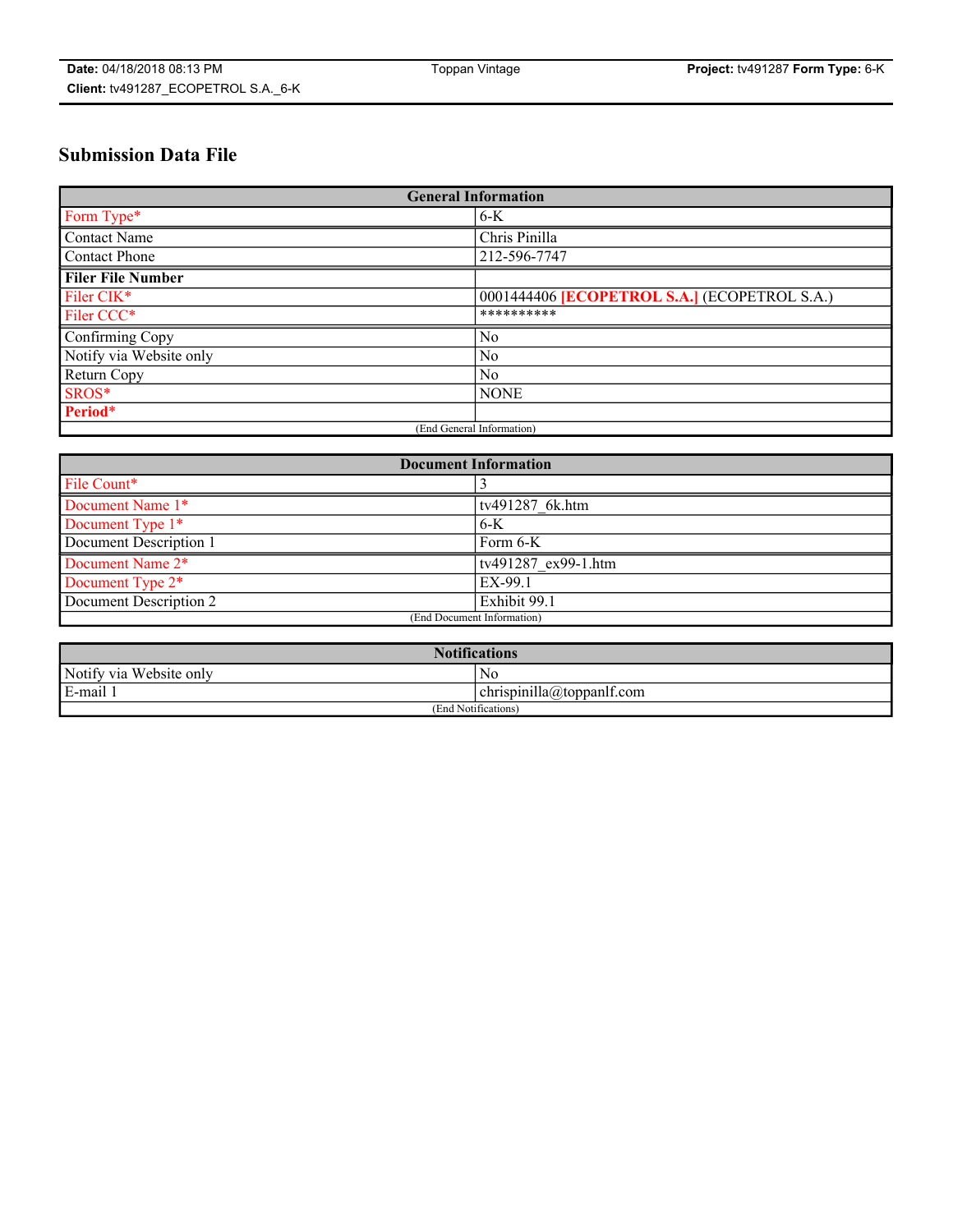**Date:** 04/18/2018 08:13 PM Toppan Vintage **Project:** tv491287 **Form Type:** 6-K **Client:** tv491287\_ECOPETROL S.A.\_6-K **File:** tv491287\_6k.htm **Type:** 6-K **Pg:** 1 of 2

#### **UNITED STATES SECURITIES AND EXCHANGE COMMISSION Washington, D.C. 20549**

#### **FORM 6-K**

#### **REPORT OF FOREIGN PRIVATE ISSUER PURSUANT TO RULE 13a-16 OR 15d-16 UNDER THE SECURITIES EXCHANGE ACT OF 1934**

For the month of April, 2018 Commission File Number 001-34175

## ECOPETROL S.A.

(Exact name of registrant as specified in its charter)

N.A.

(Translation of registrant's name into English)

COLOMBIA

(Jurisdiction of incorporation or organization)

Carrera 13 No. 36 – 24 BOGOTA D.C. – COLOMBIA

(Address of principal executive offices)

Indicate by check mark whether the registrant files or will file annual reports under cover of Form 20-F or Form 40-F.

Form 20-F  $\boxtimes$  Form 40-F  $\Box$ 

Indicate by check mark if the registrant is submitting the Form 6-K in paper as permitted by Regulation S-T Rule 101(b)(1)

 $Yes \Box$  No  $\overline{\times}$ 

Indicate by check mark if the registrant is submitting the Form 6-K in paper as permitted by Regulation S-T Rule 101(b)(7)

 $Yes \Box$  No  $\boxtimes$ 

Indicate by check mark whether the registrant by furnishing the information contained in this form is also thereby furnishing the information to the Commission pursuant to Rule 12g3-2(b) under the Securities Exchange Act of 1934.

 $Yes \Box$  No  $\boxtimes$ 

If "Yes" is marked, indicate below the file number assigned to the registrant in connection with Rule  $12g3-2(b)$ : 82- N/A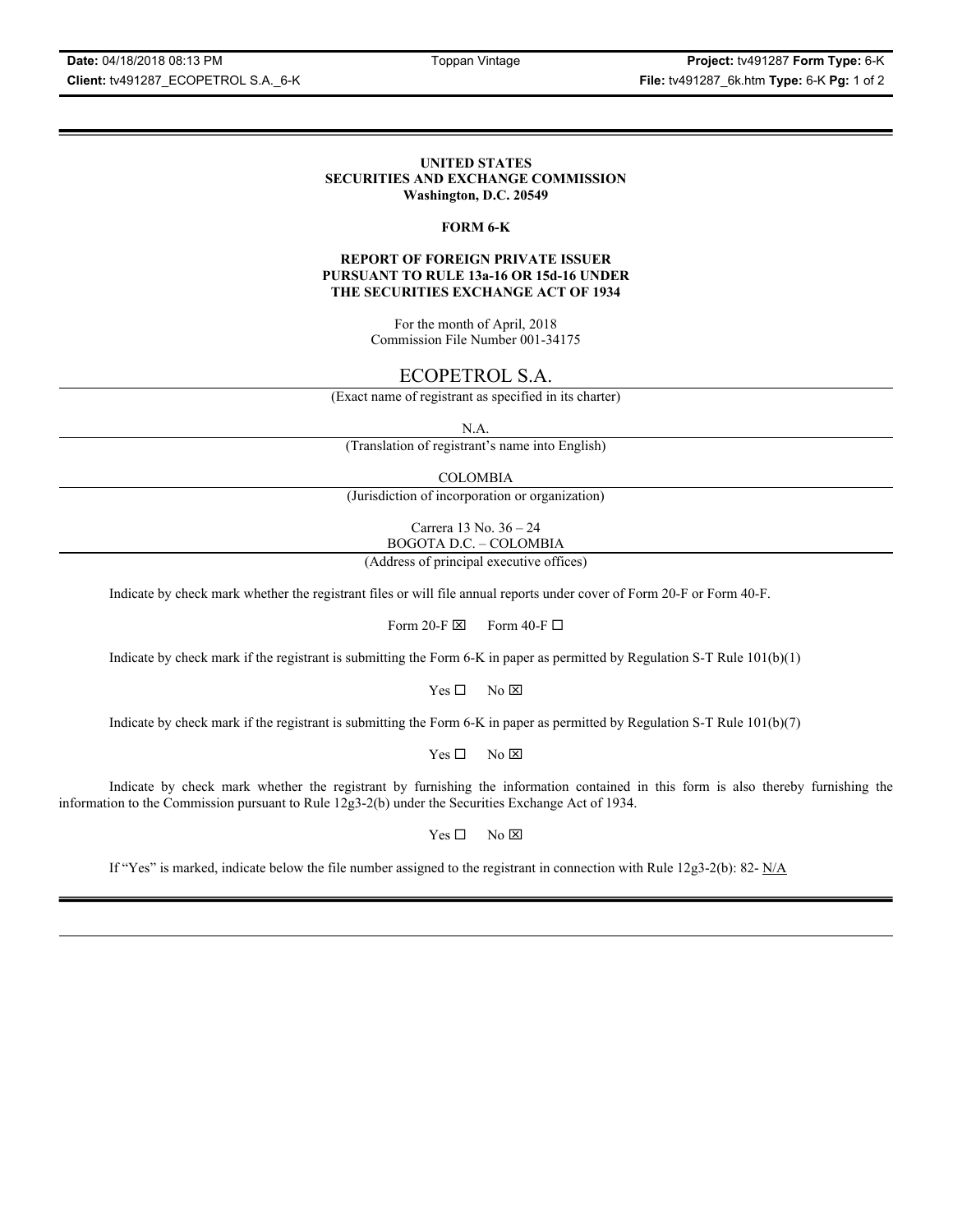### **SIGNATURES**

Pursuant to the requirements of the Securities Exchange Act of 1934, the registrant has duly caused this report to be signed on its behalf by the undersigned, thereunto duly authorized.

Ecopetrol S.A.

By: /s/ María Fernanda Suárez Name: María Fernanda Suárez Title: Chief Financial Officer

Date: April 18, 2018